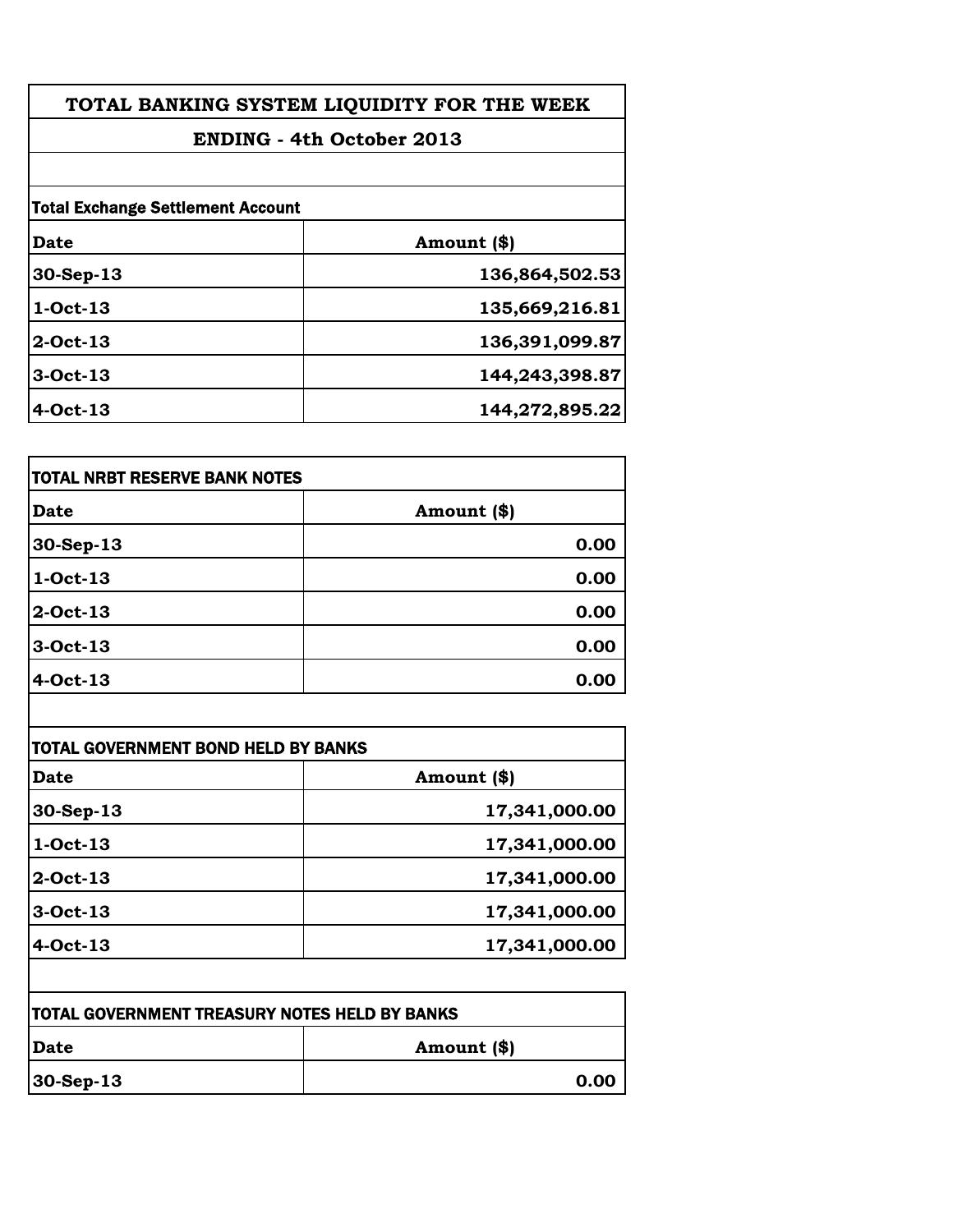| TOTAL BANKING SYSTEM LIQUIDITY FOR THE WEEK<br><b>ENDING - 11th October 2013</b> |                |  |
|----------------------------------------------------------------------------------|----------------|--|
|                                                                                  |                |  |
| <b>Total Exchange Settlement Account</b>                                         |                |  |
| Date                                                                             | Amount (\$)    |  |
| 7-Oct-13                                                                         | 144,703,637.38 |  |
| <b>8-Oct-13</b>                                                                  | 146,917,546.41 |  |
| 9-Oct-13                                                                         | 145,736,397.34 |  |
| 10-Oct-13                                                                        | 146,441,878.65 |  |
| <b>11-Oct-13</b>                                                                 | 147,824,291.93 |  |

| itotal NRBT RESERVE BANK NOTES |             |
|--------------------------------|-------------|
| <b>Date</b>                    | Amount (\$) |
| 7-Oct-13                       | 0.00        |
| 8-Oct-13                       | 0.00        |
| 9-Oct-13                       | 0.00        |
| 10-Oct-13                      | 0.00        |
| <b>11-Oct-13</b>               | 0.00        |

| Date      | Amount (\$)   |
|-----------|---------------|
| 7-Oct-13  | 17,341,000.00 |
| 8-Oct-13  | 17,341,000.00 |
| 9-Oct-13  | 17,341,000.00 |
| 10-Oct-13 | 17,341,000.00 |
| 11-Oct-13 | 17,341,000.00 |

| <b>TOTAL GOVERNMENT TREASURY NOTES HELD BY BANKS</b> |             |
|------------------------------------------------------|-------------|
| Date                                                 | Amount (\$) |
| 7-Oct-13                                             | 0.00        |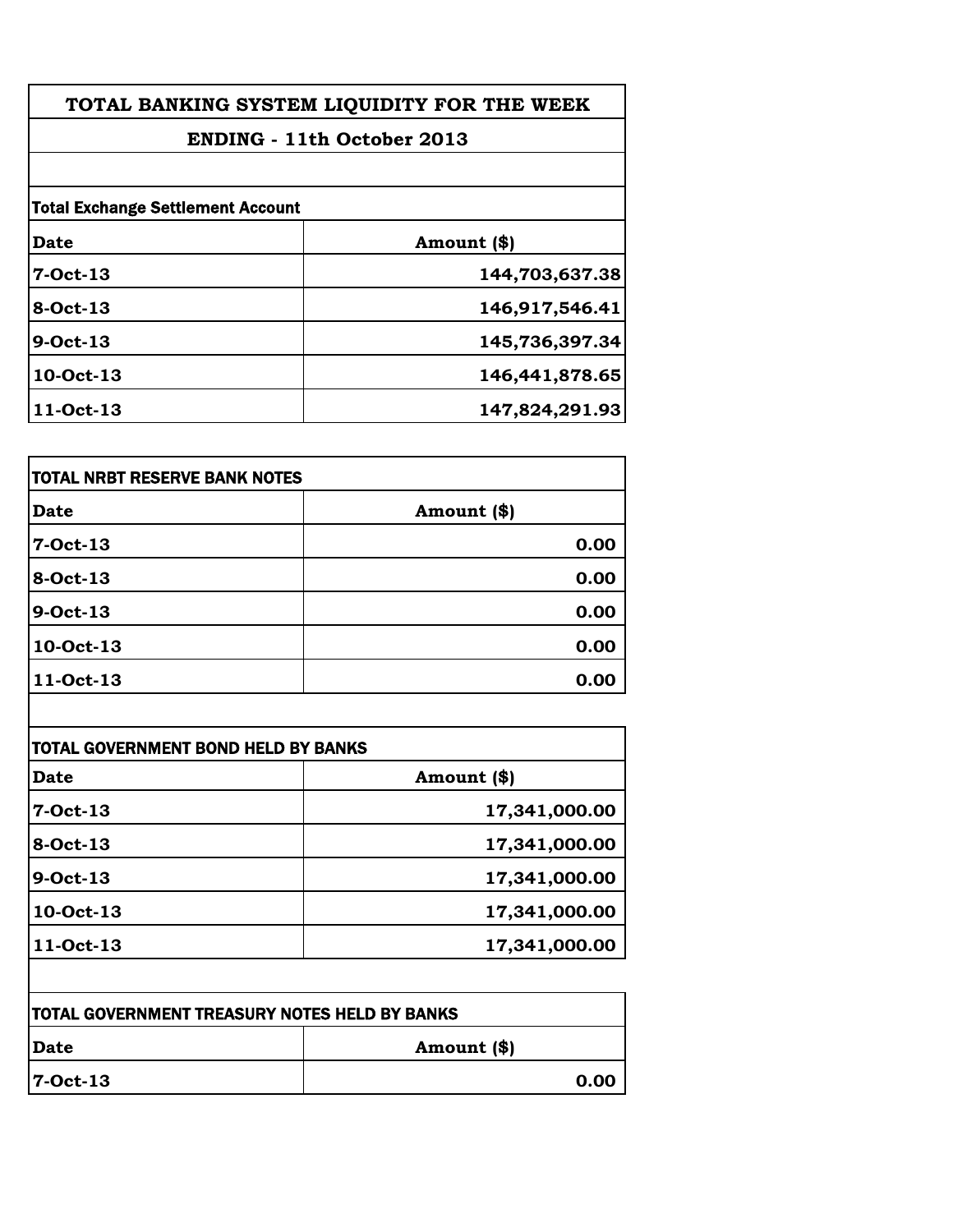| TOTAL BANKING SYSTEM LIQUIDITY FOR THE WEEK<br><b>ENDING - 18th October 2013</b> |                   |
|----------------------------------------------------------------------------------|-------------------|
|                                                                                  |                   |
| <b>Total Exchange Settlement Account</b>                                         |                   |
| <b>Date</b>                                                                      | Amount (\$)       |
| 14-Oct-13                                                                        | 147,808,533.11    |
| 15-Oct-13                                                                        | 143,280,118.88    |
| 16-Oct-13                                                                        | 142,789,983.74    |
| <b>17-Oct-13</b>                                                                 | 143,273,518.03    |
| <b>18-Oct-13</b>                                                                 | 143, 147, 533. 68 |

| itotal NRBT RESERVE BANK NOTES |             |
|--------------------------------|-------------|
| Date                           | Amount (\$) |
| 14-Oct-13                      | 0.00        |
| 15-Oct-13                      | 0.00        |
| 16-Oct-13                      | 0.00        |
| 17-Oct-13                      | 0.00        |
| 18-Oct-13                      | 0.00        |

| Date      | Amount (\$)   |
|-----------|---------------|
| 14-Oct-13 | 17,341,000.00 |
| 15-Oct-13 | 17,341,000.00 |
| 16-Oct-13 | 17,341,000.00 |
| 17-Oct-13 | 17,341,000.00 |
| 18-Oct-13 | 17,341,000.00 |

| TOTAL GOVERNMENT TREASURY NOTES HELD BY BANKS |             |
|-----------------------------------------------|-------------|
| Date                                          | Amount (\$) |
| 14-Oct-13                                     | 0.00        |